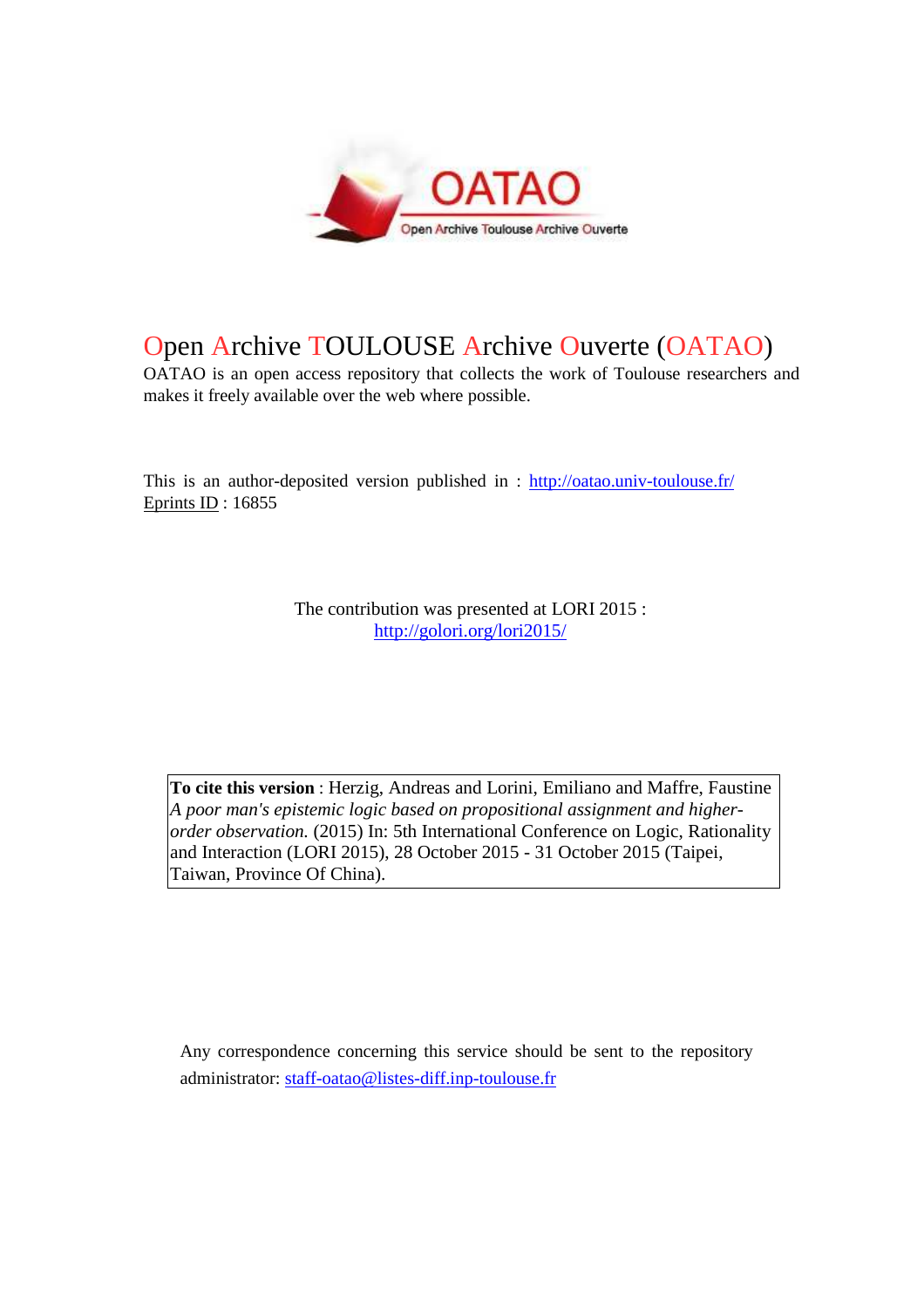# A Poor Man's Epistemic Logic Based on Propositional Assignment and Higher-Order **Observation**

Andreas Herzig, Emiliano Lorini, and Faustine Maffre

University of Toulouse, IRIT, 118, Route de Narbonne, F-31062 Toulouse, France

Abstract. We introduce a dynamic epistemic logic that is based on what an agent can observe, including joint observation and observation of what other agents observe. This generalizes van der Hoek, Wooldridge and colleague's logics ECL-PC(PO) and LRC where it is common knowledge which propositional variables each agent observes. In our logic, facts of the world and their observability can both be modified by assignment programs. We show how epistemic operators can be interpreted in this framework and identify the conditions under which the principles of positive and negative introspection are valid. We also provide a sound and complete axiomatization and prove that the satisfiability problem is PSpace-complete. Finally, we show how public and private announcements can be expressed and illustrate the latter by the gossip spreading problem.

### 1 Introduction

In recent years, several authors investigated how an epistemic logic could be grounded on the notion of visibility (or observability) of propositional variables, most prominently Epistemic Coalition Logic of Propositional Control with Partial Observability ECL-PC(PO) [12] and Logic of Revelation and Concealment LRC [11]. The idea is that each agent has a set of propositional variables she can observe: no different truth value is possible for her. The other way round, any combination of truth values of the non-observable variables is possible for her.

A disadvantage of these logics is that what each agent can see is common knowledge. This is a strong hypothesis that we are going to relax in the present paper. While in ECL-PC(PO) and LRC, visibility information is in terms of propositional variables associated to agents, we here consider propositional variables associated to *sequences* of agents. Syntactically, we represent this by means of atomic formulas that we call *visibility atoms*. They take the form  $S_{i_1} S_{i_2} ... S_{i_n} p$ , where p is a propositional variable and  $i_1, i_2, ..., i_n$  are agents. When  $n=0$  then we have nothing but a propositional variable. For  $n=1$ , the atom  $S_{i_1}$  p reads "agent"  $i_1$  sees the value of the variable p", and for  $n=2$ , the second-order observation  $S_{i_1} S_{i_2} p$  reads "agent  $i_1$  sees whether  $i_2$  sees the value of p"; and so on.

Our models are simply sets of visibility atoms. In order to guarantee positive and negative introspection we have to ensure that agents are always aware of what they see: for every agent i and propositional variable p, we require  $S_i S_i p$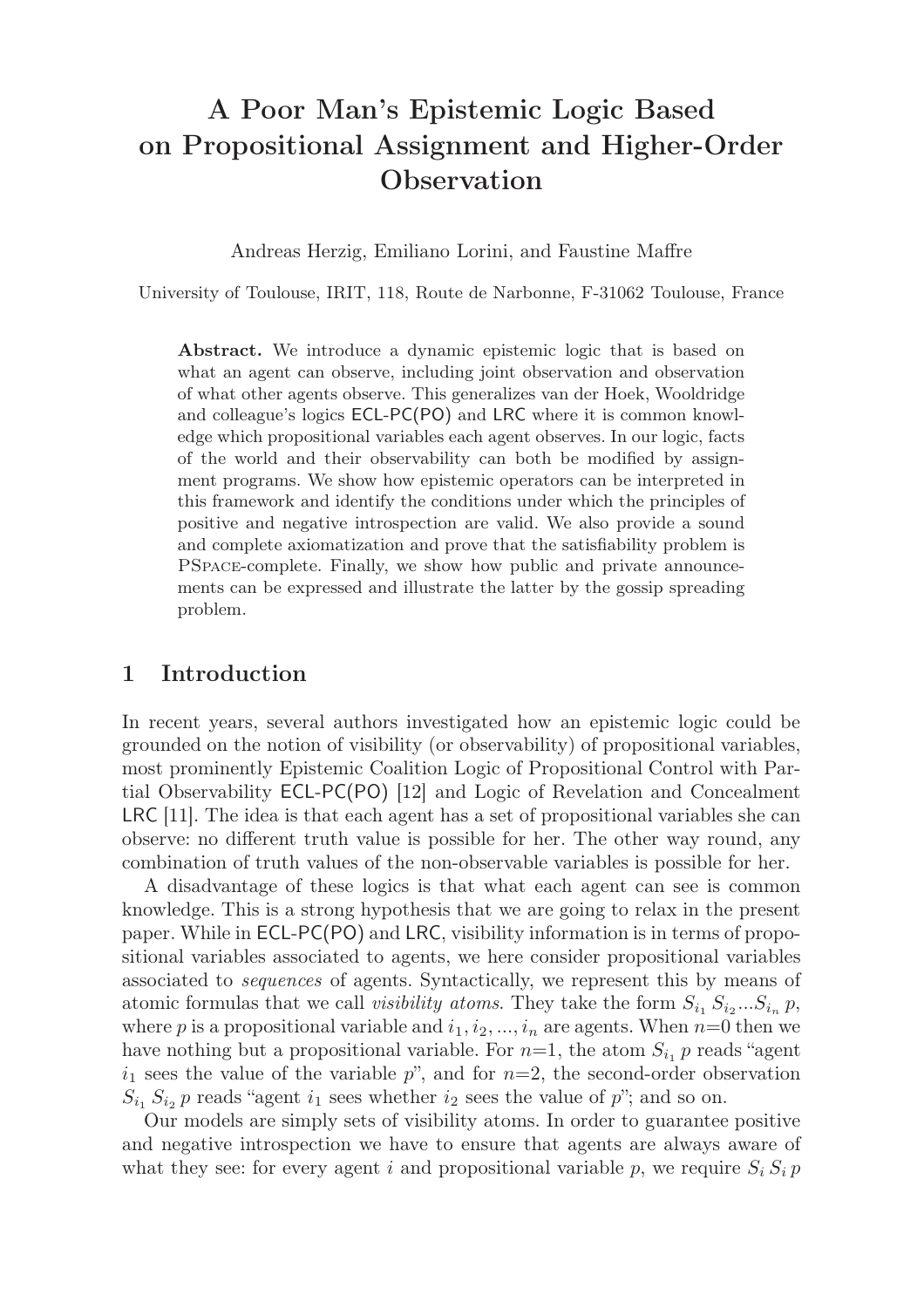to be in every valuation. We say that a valuation V is *introspective* when it contains every visibility atom having two consecutive  $S_i$ , such as  $S_j S_i S_i S_k p$ .

Visibility information allows to interpret epistemic operators: for propositional variables p, the formula  $K_i p$  is true in a valuation V if V contains both p and  $S_i p$ . More generally, the truth condition for  $K_i\varphi$  is based on a relation between valuations that can be defined from our visibility atoms:  $V \sim_i V'$  if every atom that i sees in  $V$  has the same truth value in  $V$  and in  $V'$ . While the relations  $\sim_i$  are reflexive everywhere, they are symmetric and transitive—and therefore equivalence relations—on the set of introspective valuations only. The truth condition for the epistemic operator then takes the standard form:  $K_i\varphi$  is true in V if  $\varphi$  is true in every valuation related to V by  $\sim_i$ . The positive and negative introspection axioms  $K_i\varphi \to K_iK_j\varphi$  and  $\neg K_i\varphi \to K_i\neg K_j\varphi$  are valid in the set of introspective valuations. A further novelty of our approach as compared to existing visibility-based epistemic logics is that we also account for common knowledge: our language includes a special atomic formula for joint attention of the form  $JSp$  that reads "all agents jointly see the value of  $p$ ". Metaphorically, joint attention about a propositional variable  $p$  can be understood as eye contact between the agents when observing  $p$ . Just as individual visibility, we generalize our account to higher-order visibility, adding a constraint on valuations that guarantees introspection of common knowledge. We moreover require that joint visibility implies individual visibility by imposing that  $S_i p \in V$  whenever  $JS p \in V$ . We can then interpret a modal operator of common knowledge CK in the same way as the modal operator of individual knowledge.

Just as several existing proposals, we take inspiration from dynamic epistemic logics DEL [4] and add dynamics to our observation-based epistemic logic. Specifically, we adapt van der Hoek et al.'s logic LRC which has two update operations modifying visibility: revealing and concealing the value of a variable to some agent. These two primitives can however not be taken over as they stand because the naive update of a valuation may no longer be introspective. We exclude this by an appropriate definition of update. We relate our assignment programs to Dynamic Logic of Propositional Assignments DL-PA [10,3], which is a dialect of Propositional Dynamic Logic PDL [7] where PDL's abstract atomic programs are instantiated by assignments of truth values to atomic formulas. The benefit of that link is a PSpace upper bound of the complexity of both satisfiability and model checking. Moreover, visibility updates can capture public and private announcements of visibility atoms and negations thereof.

We call our logic DEL-PAO: Dynamic Epistemic Logic of Propositional Assignment and Observation. The paper is organized as follows: sections 2 and 3 introduce language and semantics of DEL-PAO. Sections 4 and 5 contain an axiomatization and the complexity result. Section 6 illustrates our logic by two applications: the embedding of announcements and a modeling of the gossip spreading problem. Section 7 discusses related work and Section 8 concludes.<sup>1</sup>

<sup>1</sup> A long version of this paper including proofs and a further case study (the coordinated attack problem) is available at http://www.irit.fr/˜Andreas.Herzig/ P/Lori15.html.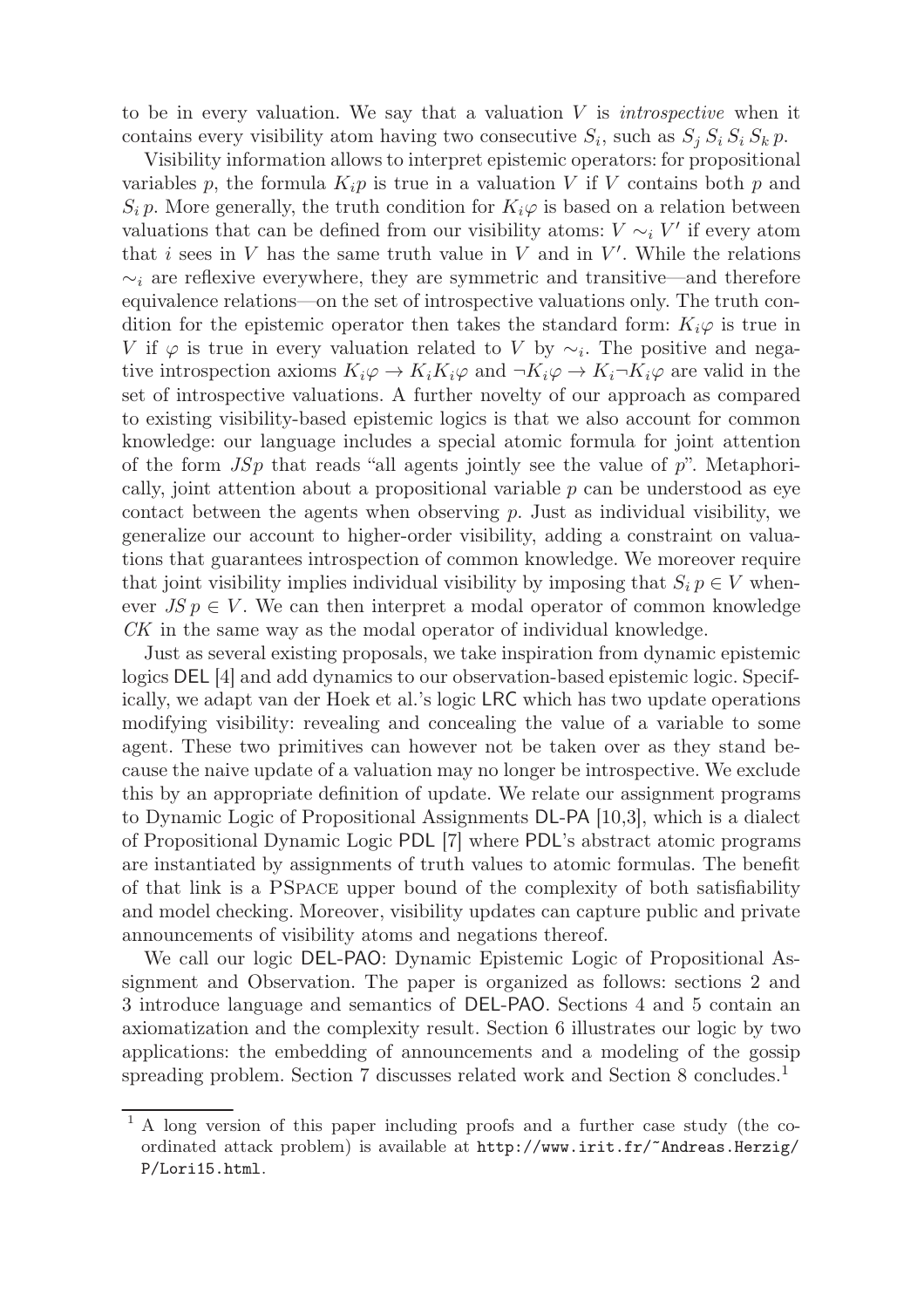## 2 Language

Let *Prop* be a countable non-empty set of propositional variables and let Agt be a finite non-empty set of agents. Atomic formulas of our language are sequences of visibility operators followed by propositional variables. The formal definition is as follows.

The set of *observability operators* is

 $OBS = \{S_i : i \in Agt\} \cup \{JS\},\$ 

where  $S_i$  stands for individual visibility of agent i and JS stands for joint visibility of all agents. The set of all sequences of visibility operators is noted  $OBS^*$ and the set of all non-empty sequences is noted  $OBS^+$ . We use  $\sigma, \sigma', \ldots$  for elements of  $OBS^*$ . Finally, the set of atomic formulas is

 $ATM = \{\sigma p : \sigma \in OBS^*, p \in Prop\}.$ 

The elements of that set are also called *visibility atoms*, or atoms for short. For example,  $JS S_2 q$  reads "all agents jointly see whether agent 2 sees the value of  $q$ "; in other words, there is joint attention in the group of all agents concerning 2's observation of q. We use  $\alpha, \alpha', \ldots, \beta, \beta', \ldots$  for elements of  $ATM$ .

The language of DEL-PAO is then defined by the following grammar:

$$
\pi ::= +\alpha \mid -\alpha \mid \pi; \pi \mid \pi \sqcup \pi \mid \varphi?
$$
  

$$
\varphi ::= \alpha \mid \neg \varphi \mid \varphi \land \varphi \mid K_i \varphi \mid CK\varphi \mid [\pi] \varphi
$$

where  $\alpha$  ranges over  $ATM$  and i over  $Agt$ .

Our atomic programs are assignments of truth values to atoms from ATM :  $+\alpha$  makes  $\alpha$  true and  $-\alpha$  makes  $\alpha$  false. Complex programs are constructed with dynamic logic operators:  $\pi$ ;  $\pi'$  is sequential composition,  $\pi \sqcup \pi'$  is nondeterministic choice, and  $\varphi$ ? is test. Just as in dynamic logic, the formula  $[\pi]\varphi$  reads "after every execution of  $\pi$ ,  $\varphi$  is true". The formula  $K_i\varphi$  reads "i knows that  $\varphi$  is true on the basis of what she observes", and  $CK\varphi$  reads "all agents jointly know that  $\varphi$  is true on the basis of what they jointly observe". Our epistemic operators account for forms of individual and common knowledge that are respectively obtained via individual observation and joint observation of facts. This differs therefore conceptually from the classical operators of individual and common knowledge as studied in the area of epistemic logic [5]. We will come back to this in Section 3.4.

The other boolean operators  $\top$ ,  $\bot$ ,  $\lor$ ,  $\rightarrow$  and  $\leftrightarrow$  are defined as usual, and  $K_i\varphi$ abbreviates  $\neg K_i\neg \varphi$ . The program skip abbreviates  $\top$ ? and fail abbreviates  $\bot$ ?. We also use the abbreviation  $\pi^k$ , for  $k \geq 0$ , inductively defined by  $\pi^0 = skip$  and  $\pi^{k+1} = \pi^k; \pi.$ 

The set of atomic formulas of ATM occurring in the formula  $\varphi$  is noted  $ATM(\varphi)$ ; the set  $ATM(\pi)$  is defined similarly. For example,  $ATM(q$ ?; +S<sub>2</sub> p) =  ${q, S_2 p}$  and  $ATM([\pi]S_1 JS p \rightarrow q) = {q, S_2 p, S_1 JS p}$ . (So JS p is not an atom of the latter.) The length of formulas  $\varphi$  and programs  $\pi$ , noted length( $\varphi$ ) and  $length(\pi)$ , is the number of symbols used to write them down, where we do not count  $\vert$ ,  $\vert$  and parentheses and consider that the length of JS, CK, agent names and propositional variables is 1. For example,  $length(S_2 S_2 p) = 5$  and  $length([+S_2 p] J S p \wedge q) = 8.$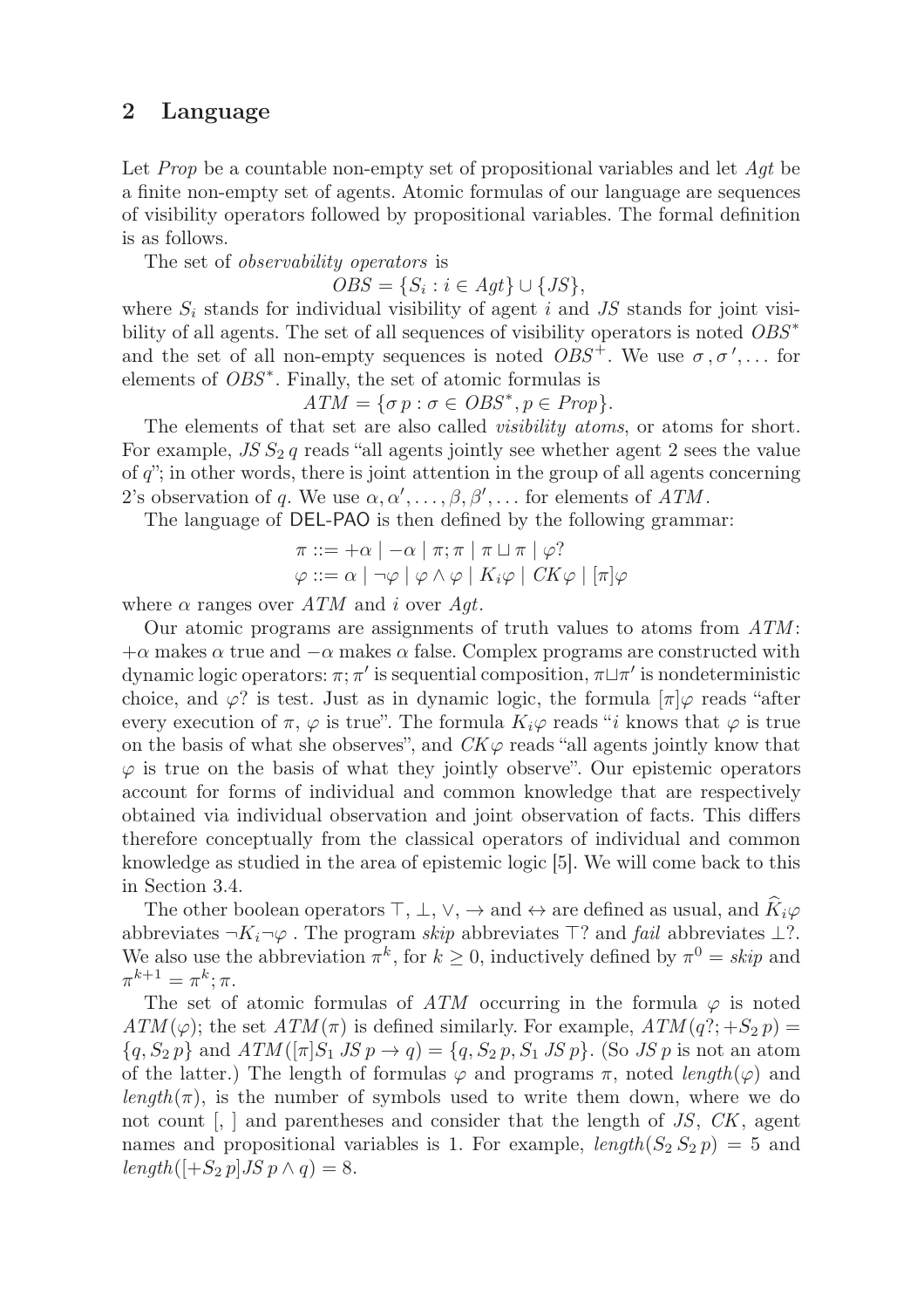## 3 Semantics

We define valuations and stipulate constraints that are motivated by the requirement that visibility information should be introspective and that joint visibility should imply individual visibility. We then define indistinguishability relations between valuations and interpret formulas and programs.

#### 3.1 Introspective Valuations

A *valuation* is a subset of the set of atoms ATM. A valuation  $V \in 2^{ATM}$  is *introspective* if and only if the following hold, for every  $\alpha \in ATM$  and  $i \in Agt$ :

$$
S_i S_i \alpha \in V \tag{C1}
$$

$$
JS\,JS\,\alpha\in V\tag{C2}
$$

$$
JS S_i S_i \alpha \in V \tag{C3}
$$

if 
$$
JS \alpha \in V
$$
, then  $S_i \alpha \in V$  (C4)

if 
$$
JS \alpha \in V
$$
, then  $JS S_i \alpha \in V$  (C5)

The set of all introspective valuations is noted INTR.

(C1) is about introspection of individual sight: an agent always sees whether she sees the value of an atom. (C2) requires the same for joint sight; indeed, if  $JS \alpha$  is true then  $JS \text{ }\overline{S} \alpha$  should be true by introspection, and if  $JS \alpha$  is false then all agents jointly see that at least one of them has broken eye contact. (C3) forces the first to be common knowledge. (C4) guarantees that joint visibility implies individual visibility. Together with (C2), (C5) guarantees that  $JS \alpha \in V$ implies  $JS \sigma \alpha \in V$  for  $\sigma \in OBS^*$ .<sup>2</sup> The constraints (C4) and (C5) ensure that  $JS \alpha \in V$  implies  $\sigma \alpha \in V$  for  $\sigma \in OBS^+$ . This motivates the following relation of *introspective consequence* between atoms:  $\alpha \rightarrow \beta$  iff either  $\alpha = \beta$ , or  $\alpha =$  $JS \alpha'$  and  $\beta = \sigma \alpha'$  for some  $\sigma \in OBS^+$ .

Closure under introspective consequence characterizes introspective valuations.

**Proposition 1.** A valuation  $V \subseteq ATM$  is introspective if and only if, for every  $\alpha, \beta \in ATM$  and  $i \in Agt$ :

$$
\sigma S_i S_i \alpha \in V \text{ for every } \sigma \in OBS^* \tag{1}
$$

$$
\sigma JS \alpha \in V \text{ for every } \sigma \in OBS^+ \tag{2}
$$

$$
if \alpha \in V \ and \ \alpha \leadsto \beta \ then \ \beta \in V \tag{3}
$$

Call an atom  $\alpha \in ATM$  is *valid in INTR* if and only if  $\alpha$  belongs to every valuation in INTR. By Proposition 1,  $\alpha$  is valid in INTR if and only if  $\alpha$  is of the form either  $\sigma S_i S_i \alpha$  with  $\sigma \in OBS^*$ , or  $\sigma JS \alpha$  with  $\sigma \in OBS^+$ .

Observe that we do not impose the constraint "if  $\sigma \alpha \in V$  for every  $\sigma \in OBS^*$ then  $JS \alpha \in V$ ", which corresponds to the greatest fixed point definition of the operator of common knowledge from shared knowledge. We will comment on this in Section 3.4.

<sup>&</sup>lt;sup>2</sup> We need (C2) when  $\sigma$  contains JS: in order to prove that JS  $\alpha \in V$  implies  $JS S_i JS \alpha \in V$  we use that  $JS JS \alpha \in V$  by  $(C2)$  and that  $JS JS \alpha \in V$  implies  $JS S_i JS \alpha \in V$  by (C5).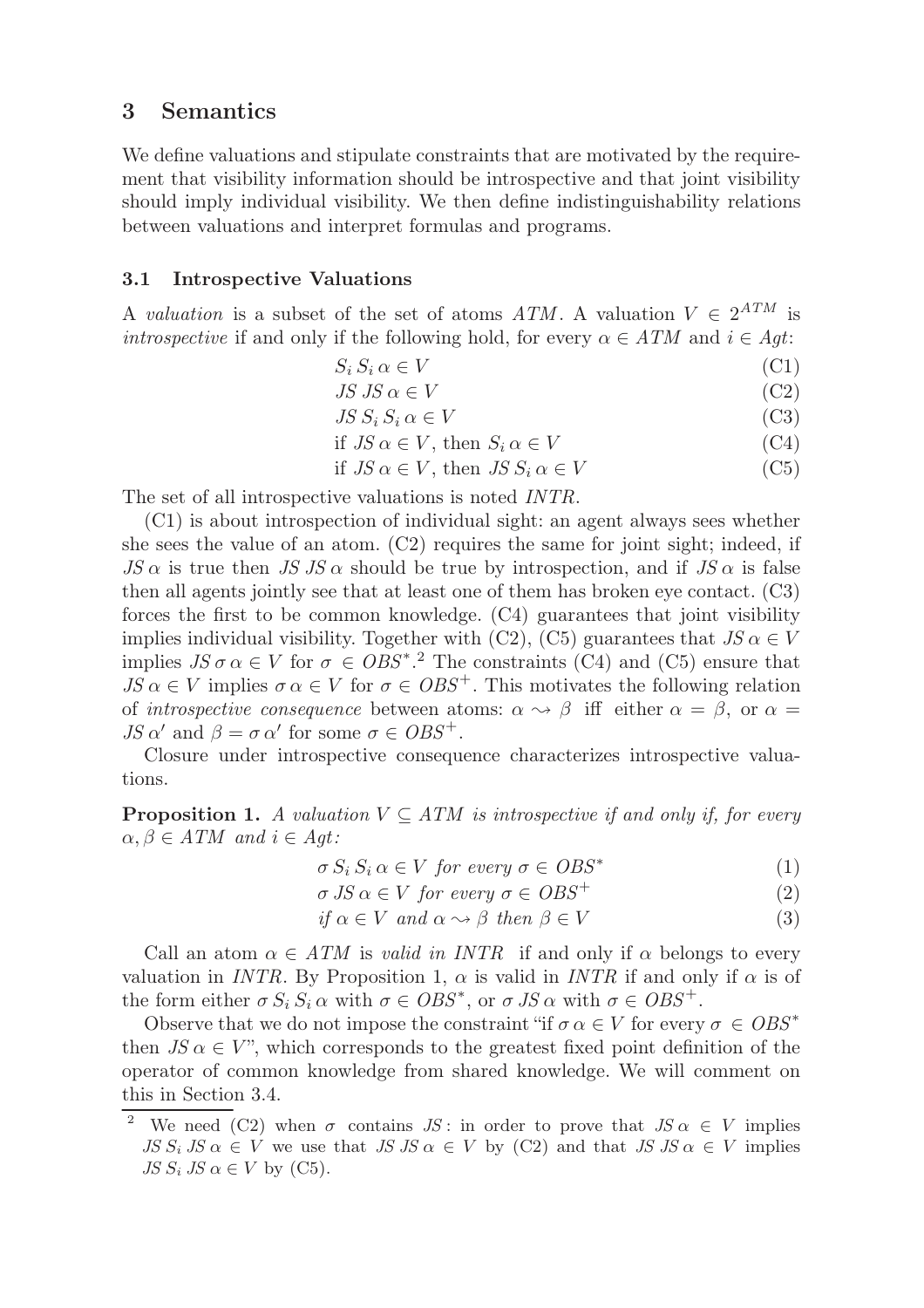## 3.2 Indistinguishability Relations

Two valuations are related by the indistinguishability relation for agent  $i$ , noted  $\sim_i$ , if every  $\alpha$  that i sees has the same value. Similarly, we have a relation  $\sim_{Agt}$ for joint indistinguishability. They are defined as follows:

> $V \sim_i V'$  iff  $S_i \alpha \in V$  implies  $V(\alpha) = V'(\alpha)$  $V \sim_{Agt} V'$  iff  $JS \alpha \in V$  implies  $V(\alpha) = V'(\alpha)$

with  $V(\alpha) = V'(\alpha)$  when either  $\alpha \in V$  and  $\alpha \in V'$ , or  $\alpha \notin V$  and  $\alpha \notin V'$ .

The binary relations  $\sim_i$  and  $\sim_{Agt}$  are reflexive. They are neither transitive nor symmetric: for example,  $\emptyset \sim_i V$  for every  $V \subseteq ATM$ , while  $V \not\sim_i \emptyset$  as soon as there is a p such that p and  $S_i$  are in V. However, both properties hold on valuations satisfying the introspection constraints (C1) and (C2).

Proposition 2. *The relation*∼Agt *and every*∼<sup>i</sup> *are equivalence relations on* INTR*.*

**Lemma 1.** Let  $V \in INTR$ ,  $V' \in 2^{ATM}$ . If  $V \sim_i V'$  or  $V \sim_{Agt} V'$  then  $V' \in$ INTR*.*

## 3.3 Truth Conditions and Validity

Given an introspective valuation  $V$ , our update operations add or remove atoms from  $V$ . This requires some care: we want the resulting valuation to be introspective. For example, removing  $S_i S_i p$  should be impossible. Another example is when V does not contain  $S_i p$ : then  $V \cup \{JS p\}$  would violate (C4). So when adding an atom to V we also have to add all its *positive consequences*. Symmetrically, when removing an atom we also have to remove its *negative consequences*. Let us define the following:

$$
Eff^{+}(\alpha) = \{ \beta \in ATM : \alpha \leadsto \beta \}
$$
  

$$
Eff^{-}(\alpha) = \{ \beta \in ATM : \beta \leadsto \alpha \}
$$

Clearly, when V is introspective then both  $V \cup Eff^+(\alpha)$  and  $V \setminus Eff^-(\alpha)$  are so, too (unless  $\alpha$  is valid). Now the truth conditions are as follows:

> $V \models \alpha$  iff  $\alpha \in V$  $V \models \neg \varphi$  iff  $V \not\models \varphi$  $V \models \varphi \land \psi \text{ iff } V \models \varphi \text{ and } V \models \psi$  $V \models K_i \varphi$  iff  $V' \models \varphi$  for all V' such that  $V \sim_i V'$  $V \models CK\varphi$  iff  $V' \models \varphi$  for all V' such that  $V \sim_{Agt} V'$  $V \models [\pi]\varphi$  iff  $V' \models \varphi$  for all V' such that  $VR_{\pi}V'$

where  $R_{\pi}$  is a binary relation on valuations that is defined (by mutual recursion with the definition of  $\models$ ) by:

$$
VR_{+\alpha}V'
$$
 iff  $V' = V \cup Eff^+(\alpha)$   
\n
$$
VR_{-\alpha}V'
$$
 iff  $V' = V \setminus Eff^-(\alpha)$  and  $\alpha$  is not valid in *INTR*  
\n
$$
VR_{\pi_1;\pi_2}V'
$$
 iff there is  $U$  such that  $VR_{\pi_1}U$  and  $UR_{\pi_2}V'$   
\n
$$
VR_{\pi_1 \sqcup \pi_2}V'
$$
 iff  $VR_{\pi_1}V'$  or  $VR_{\pi_2}V'$   
\n
$$
VR_{\varphi?}V'
$$
 iff  $V = V'$  and  $V \models \varphi$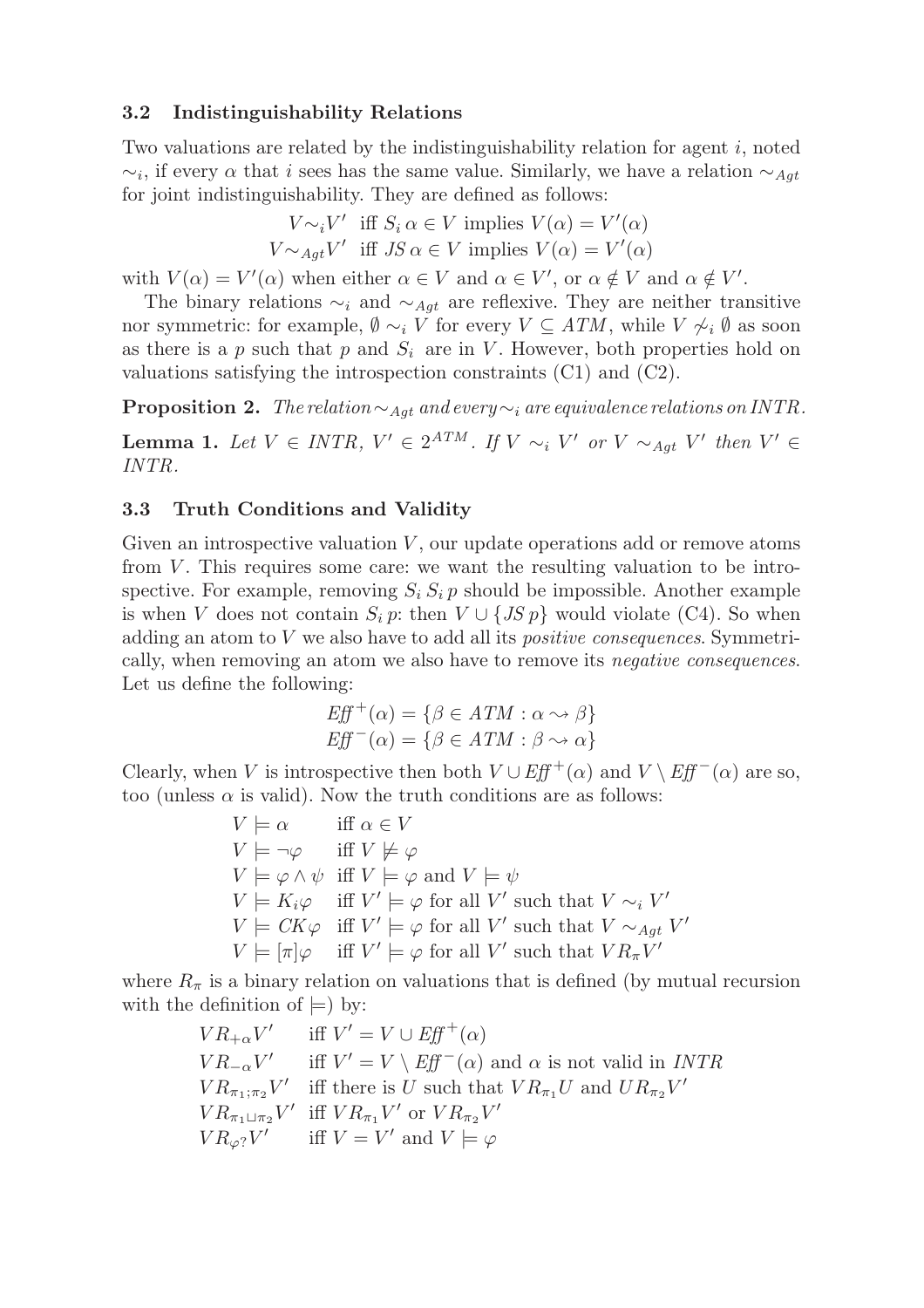The relation  $R_\pi$  is defined just as in PDL for the program operators ;, ⊔ and ?. The interpretation of assignments is designed in a way such that we stay in INTR: the program  $+\alpha$  adds all the positive consequences of  $\alpha$ ; the program  $-\alpha$  fails if  $\alpha$  is valid in *INTR* and otherwise removes all the negative consequences of  $\alpha$ . For example, we never have  $VR_{-S_1 S_1 p}V'$ , i.e., the program  $-S_1 S_1 p$  always fails. In contrast, the program  $-S_1 S_2 p$  always succeeds, and we have  $VR_{-S_1 S_2 p} (V \setminus {S_1 S_2 p, JS S_2 p, JS p})$  because the only atoms—beyond  $S_1 S_2 p$  itself—whose consequence is  $S_1 S_2 p$  are JS  $S_2 p$  and JS p. Therefore  $V \not\models$  $[-S_1 S_2 p]$  JS p for every V.

**Lemma 2.** Let  $V \in \text{INTR}$  and  $VR_{\pi}V'$ . Then  $V' \in \text{INTR}$ .

**Proposition 3.** For every  $V \in INTR$ ,  $i \in Agt$  and program  $\pi$ , V is only related *to valuations in INTR by*  $\sim_i$ ,  $\sim_{Aqt}$  *and*  $R_{\pi}$ .

When  $V \models \varphi$  we say that V is a *model* of  $\varphi$ . The set of (not necessarily introspective) models of  $\varphi$  is noted  $\|\varphi\|$ . A formula  $\varphi$  is *satisfiable in INTR* if  $\varphi$ has an introspective model, i.e., if  $\|\varphi\| \cap INTR \neq \emptyset$ . For example,  $JS \, p \wedge \neg S_i \, p$  has a model, but does not have an introspective model and is therefore unsatisfiable in INTR. A formula  $\varphi$  is *valid in INTR* if  $\text{INTR} \subseteq ||\varphi||$ . We also say that  $\varphi$  is a *validity of* DEL-PAO. For example,  $\neg [-S_1 S_2 p] J S p$  is valid in *INTR*. Note that  $\neg \beta \rightarrow \left[ +\alpha \right] \neg \beta$  is valid in *INTR* if and only if  $\alpha \nrightarrow \beta$ .

Formulas without epistemic operators only depend on atoms occurring in it.

**Proposition 4.** Let  $\varphi$  be without epistemic operators. Let  $V, V' \in 2^{ATM}$  such *that*  $V(\alpha) = V'(\alpha)$  *for every*  $\alpha \in ATM(\varphi)$ *. Then*  $V \models \varphi$  *if and only if*  $V' \models \varphi$ *.* 

This proposition will be instrumental in the rest of the paper. Observe that it does not hold when  $\varphi$  contains epistemic operators. For example, the truth value of  $K_i p$  depends on that of  $S_i p$ , which however does not occur in  $ATM(K_i p)$ .

#### 3.4 Discussion

Both the operators of individual knowledge and the operator of common knowledge of DEL-PAO satisfy all the principles of the standard epistemic logic S5. There are also some further validities of DEL-PAO, for example the S5-invalid formula  $K_i(p \vee q) \rightarrow (K_i p \vee K_i q)$ ; cf. the axiom  $Red_{K,\vee}$  below. This is a strong principle: to give an example, if one knows that the butler or the gardener was the murderer then one knows which of them it was. It is however shared by all visibility-based epistemic logics.

Our common knowledge operator obeys the fixed point axiom:  $CKp \rightarrow p \land p$  $\left(\bigwedge_{i\in Agt} K_i C K p\right)$ . This is ensured by the fact that by constraints (C2) and (C4), the formula  $\bigwedge_{i\in Ag_t} S_i$  JS p is valid in INTR. Our notion of common knowledge is however weaker than standard common knowledge because the induction axiom  $(\varphi \wedge CK(\varphi \to \bigwedge_{i \in Agt} K_i\varphi)) \to CK\varphi$  is invalid in *INTR*. Beyond the technical reason for that choice (such an infinitary constraint cannot be captured by formula built from visibility atoms) we follow [13,9] and assume that such a principle is too strong for a logic of common knowledge.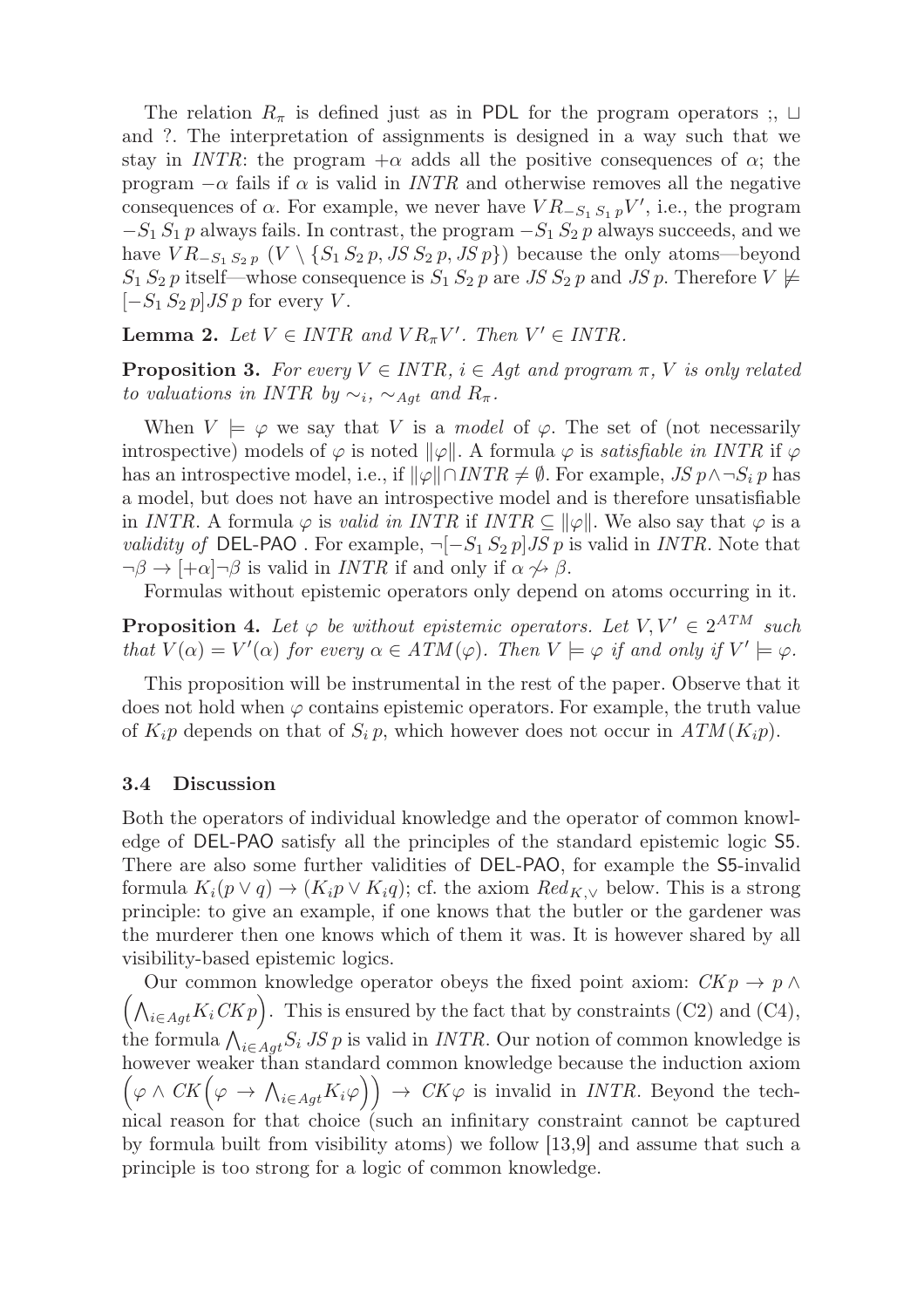## 4 Axiomatization

The axiomatization of DEL-PAO is given by:

- the axioms of CPL (Classical Propositional Logic);
- the reduction axioms for epistemic operators:

$$
K_i \alpha \leftrightarrow S_i \alpha \wedge \alpha \qquad (Red_{K,\alpha})
$$
  
\n
$$
CK\alpha \leftrightarrow JS\alpha \wedge \alpha \qquad (Red_{CK,\alpha})
$$

$$
K_i \neg \alpha \leftrightarrow S_i \alpha \land \neg \alpha \qquad (Red_K, \neg)
$$

$$
CK \neg \alpha \leftrightarrow JS \alpha \land \neg \alpha \qquad (Red_{CK, \neg})
$$

$$
K_i(\varphi \wedge \varphi') \leftrightarrow K_i\varphi \wedge K_i\varphi'
$$
 (Red<sub>K,\wedge</sub>)

$$
CK(\varphi \wedge \varphi') \leftrightarrow CK\varphi \wedge CK\varphi'
$$
 (Red  $CK, \wedge$ )

K<sup>i</sup> α∈A<sup>+</sup> α ∨ α∈A<sup>−</sup> ¬α ↔ α∈A<sup>+</sup> Kiα ∨ α∈A<sup>−</sup> Ki¬α (RedK,<sup>∨</sup>) 

$$
CK\left(\bigvee_{\alpha\in A^{+}}\alpha\vee\bigvee_{\alpha\in A^{-}}\neg\alpha\right)\leftrightarrow\left(\bigvee_{\alpha\in A^{+}}CK\alpha\right)\vee\left(\bigvee_{\alpha\in A^{-}}CK\neg\alpha\right)\quad\left(Red_{CK,\vee}\right)
$$

– the reduction axioms for dynamic operators:

$$
[\pi; \pi']\varphi \leftrightarrow [\pi][\pi']\varphi
$$
\n
$$
[\pi \sqcup \pi']\varphi \leftrightarrow [\pi]\varphi \land [\pi']\varphi
$$
\n
$$
(Red_{\sqcup})
$$
\n
$$
(Red_{\sqcup})
$$

$$
[\varphi']\varphi' \leftrightarrow \varphi \to \varphi'
$$
\n
$$
[Red]
$$
\n
$$
[Red]
$$

$$
[+\alpha]\neg\varphi \leftrightarrow \neg[+\alpha]\varphi \qquad (Red_{+\alpha,\neg})
$$

$$
[-\alpha]\neg\varphi \leftrightarrow \begin{cases} \top & \text{if } \alpha \text{ is valid in } INTR \\ \neg[-\alpha]\varphi & \text{otherwise} \end{cases} (Red_{-\alpha,\neg})
$$

$$
[+\alpha](\varphi \wedge \varphi') \leftrightarrow [+\alpha]\varphi \wedge [+\alpha]\varphi'
$$
\n
$$
[-\alpha](\varphi \wedge \varphi') \leftrightarrow [-\alpha]\varphi \wedge [-\alpha]\varphi'
$$
\n
$$
(Red_{+\alpha,\wedge})
$$
\n
$$
(Red_{+\alpha,\wedge})
$$

$$
[-\alpha](\varphi \wedge \varphi') \leftrightarrow [-\alpha]\varphi \wedge [-\alpha]\varphi'
$$
\n
$$
[+\alpha]\beta \leftrightarrow \int \top \quad \text{if } \alpha \leadsto \beta
$$
\n
$$
(Red_{-\alpha,\wedge})
$$
\n
$$
(Red_{-\alpha,\wedge})
$$

$$
[+\alpha]\beta \leftrightarrow \begin{cases} \beta & \text{if } \alpha \to \beta \\ \beta & \text{otherwise} \end{cases}
$$
 (Red<sub>+\alpha</sub>)  

$$
\begin{pmatrix} \top & \text{if } \alpha \text{ is valid in } INTR \end{pmatrix}
$$

$$
[-\alpha]\beta \leftrightarrow \begin{cases} \top & \text{if } \alpha \text{ is valid in } INTR \\ \bot & \text{if } \alpha \text{ is not valid in } INTR \text{ and } \beta \leadsto \alpha \\ \beta & \text{otherwise} \end{cases} (Red_{-\alpha})
$$

– the introspection axioms:

$$
S_i \, S_i \, \alpha \tag{Vis_{C1}}
$$

$$
JS \, JS \, \alpha \tag{Visc2}
$$
\n
$$
IS \, S \cdot S \cdot \alpha \tag{Visc3}
$$

$$
JS S_i S_i \alpha \qquad (Vis_{C3})
$$

$$
JS \alpha \to S_i \alpha \qquad (Vis_{C4})
$$

$$
JS \alpha \to JS \ S_i \alpha \qquad (Vis_{C5})
$$

– the rule of Modus Ponens and the rules of inference for  $K_i$ ,  $CK$ , and  $[\pi]$ :

$$
\frac{\varphi \leftrightarrow \varphi'}{K_i \varphi \leftrightarrow K_i \varphi'} \qquad \frac{\varphi \leftrightarrow \varphi'}{CK \varphi \leftrightarrow CK \varphi'} \qquad \frac{\varphi \leftrightarrow \varphi'}{[\pi] \varphi \leftrightarrow [\pi] \varphi'}
$$

Theorem 1. *The axiomatization of* DEL-PAO *is sound and complete.*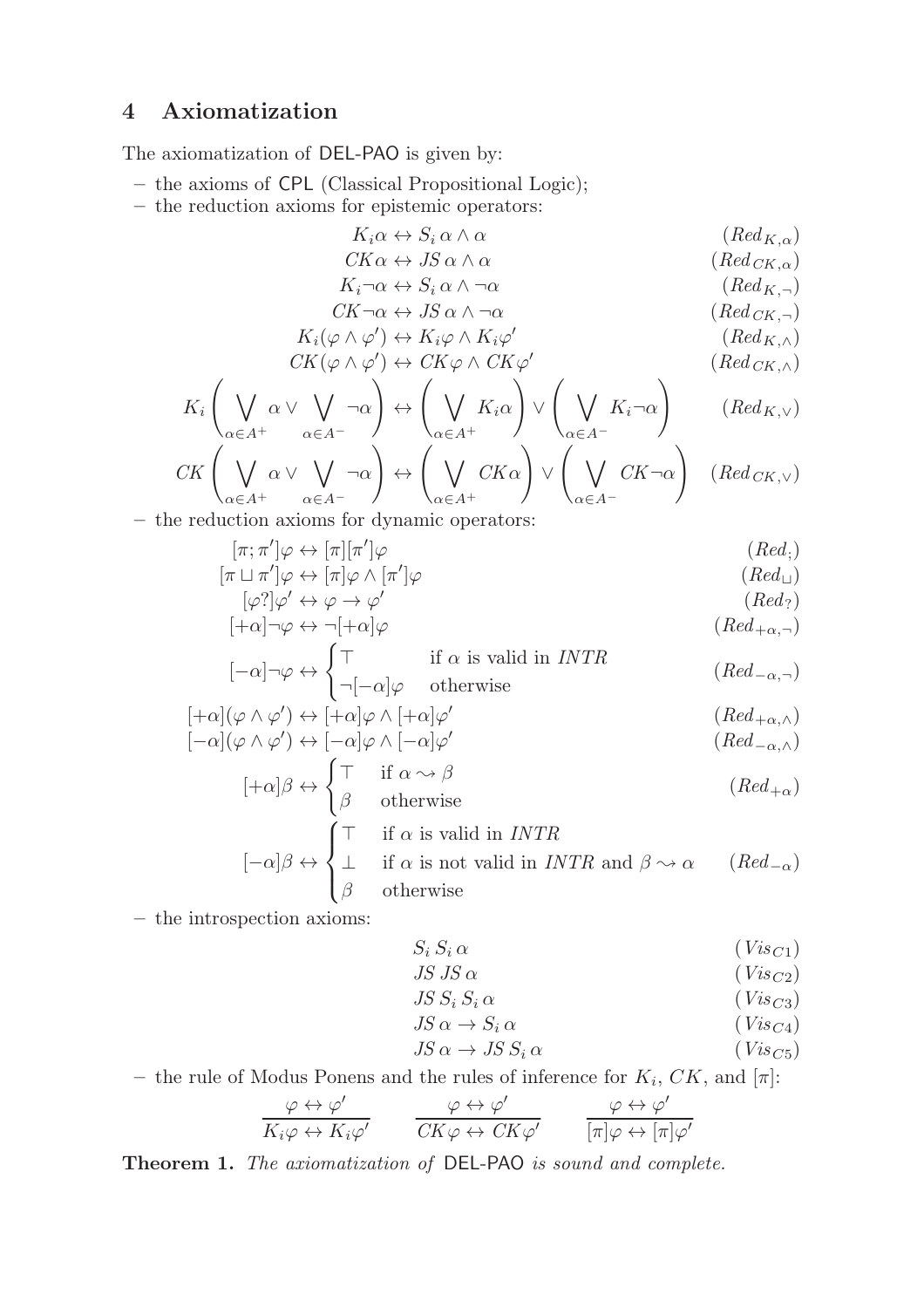## 5 Complexity

Theorem 2. *The* DEL-PAO *satisfiability and* DEL-PAO *model checking problems are both* Pspace*-complete.*

We devote the rest of the section to the proof of this result. We start by proving that all epistemic operators can be eliminated in polynomial time. We then show interreducibility of model and satisfiability checking. We finally establish lower and upper bounds by embedding QBF into DEL-PAO and DEL-PAO into DL-PA.

#### 5.1 Elimination of Epistemic Operators

Let us define the following programs:

$$
\pi_{i,\alpha} = S_i \alpha? \sqcup (\neg S_i \alpha?; (+\alpha \sqcup -\alpha))
$$

$$
\pi_{Agt,\alpha} = JS \alpha? \sqcup (\neg JS \alpha?; (+\alpha \sqcup -\alpha))
$$

The first checks whether i sees  $\alpha$ , and if not, varies the truth value of  $\alpha$ ; the second does the same but for joint visibility. Then for a set of atoms  $A =$  $\{\alpha_1, ..., \alpha_n\}$ , we define:

$$
\pi_{i,A} = \pi_{i,\alpha_1}; \dots; \pi_{i,\alpha_n}
$$

$$
\pi_{Agt,A} = \pi_{Agt,\alpha_1}; \dots; \pi_{Agt,\alpha_n}
$$

We suppose that the program is  $skip$  if the set A is empty.

We did not impose any ordering on atoms in  $A$ ; this will not influence the program execution. More details can be found in the long version of the paper.

**Proposition 5.** Let  $\varphi$  be a DEL-PAO *formula without epistemic operators. Then* 

$$
K_i \varphi \leftrightarrow [\pi_{i,ATM(\varphi)}] \varphi
$$
  

$$
CK \varphi \leftrightarrow [\pi_{Agt,ATM(\varphi)}] \varphi
$$

*are valid in* INTR*.*

Proposition 5 can be turned into a procedure eliminating epistemic operators: it suffices to iterate the application of the equivalences, starting with the innermost operators.

**Procedure 1.** *While there is an epistemic operator in*  $\varphi$ *:* 

- *1. if there exists a subformula*  $K_i\varphi'$  such that  $\varphi'$  does not contain epistemic *operators, replace*  $\varphi$  *by*  $[\pi_{i,ATM(\varphi)}]\varphi'$ ;
- 2. if there exists a subformula  $CK\varphi'$  such that  $\varphi'$  does not contain epistemic *operators, replace*  $\varphi$  *by*  $[\pi_{Agt,ATM(\varphi)}]\varphi$ *.*

Proposition 6. *For every* DEL-PAO *formula* ϕ*, there exists a* DEL-PAO *formula*  $\varphi'$  *without epistemic operators such that*  $\varphi \leftrightarrow \varphi'$  *is valid in INTR. The length of*  $\varphi'$  *is polynomial in length* $(\varphi)$ *.*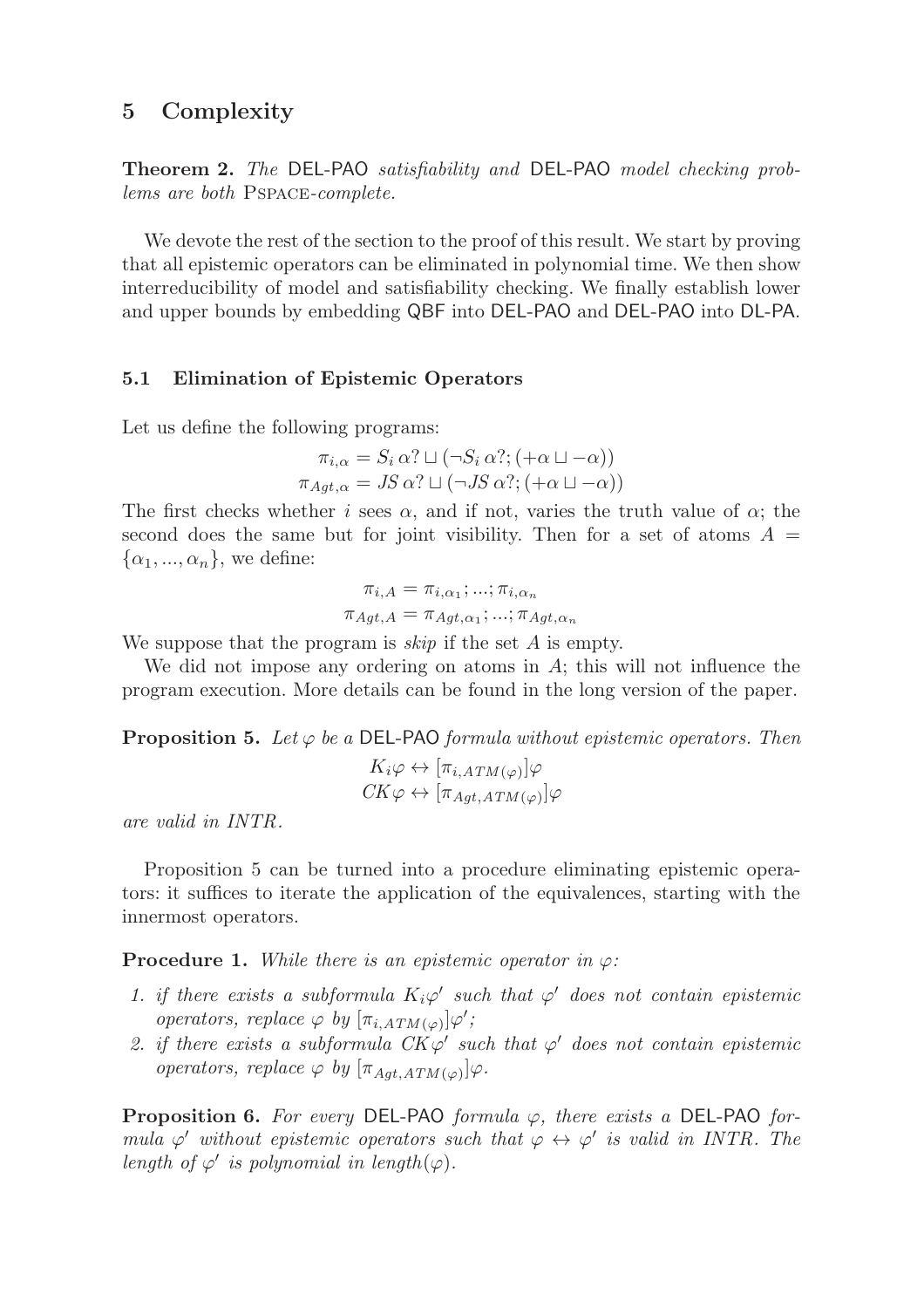## 5.2 Model Checking and SAT Interreducible

For formulas without epistemic operators, satisfiability and model checking have the same complexity.

**Proposition 7.** Let  $\varphi$  be a DEL-PAO *formula without epistemic operators such that*  $ATM(\varphi) = {\alpha_1, \ldots, \alpha_n}$ *. Let*  $\pi = (+\alpha_1 \sqcup -\alpha_1); \ldots; (+\alpha_n \sqcup -\alpha_n)$ *. Then:* 

 $-$  *if*  $\varphi$  *is satisfiable in INTR, then for every*  $V \in \text{INTER}$ ,  $V \models \langle \pi \rangle \varphi$ ;

 $-$  *if*  $\varphi$  *is unsatisfiable in INTR, then for every*  $V \in \text{INTER}$ ,  $V \not\models \langle \pi \rangle \varphi$ .

The length of the program  $(+\alpha_1 \sqcup -\alpha_1);\ldots; (+\alpha_n \sqcup -\alpha_n)$  is linear in length( $\varphi$ ). It follows from Proposition 7 that the satisfiability problem can be reduced in polynomial time to model checking in a randomly chosen valuation.

**Proposition 8.** Let  $\varphi$  be a DEL-PAO *formula without epistemic operators. For*  $V \in \text{INTR}$ ,  $V \models \varphi$  *if and only if the formula* 

 $\langle +\alpha_1; \ldots; +\alpha_n; -\beta_1; \ldots; -\beta_m \rangle \varphi$ *is satisfiable in INTR, where*  $ATM(\varphi) \cap V = {\alpha_1, \ldots, \alpha_n}$  *and*  $ATM(\varphi) \setminus V =$  $\{\beta_1,\ldots,\beta_n\}.$ 

The length of  $+\alpha_1; \ldots; +\alpha_n; -\beta_1; \ldots; -\beta_m$  is again linear in length( $\varphi$ ). It follows from Proposition 8 that the model checking problem can be polynomially reduced to the satisfiability problem.

We observe that from a practical point of view, model checking requires a finite valuation. For formulas without epistemic operators such valuations can always be obtained: due to Proposition 4 we have  $V \models \varphi$  iff  $V \cap ATM(\varphi) \models \varphi$ .

#### 5.3 Lower Bound

In DEL-PAO we can express Quantified Boolean Formulas (QBF), whose satisfiability problem is Pspace-complete. Details can be found in the full version of the paper.

#### 5.4 Dynamic Logic of Propositional Assignments

In order to establish the upper bound we will embed our logic into the star-free fragment of Dynamic Logic of Propositional Assignments DL-PA [10,3], whose satisfiability problem is Pspace-complete. We briefly recall this logic.

Just as the language of DEL-PAO, the language of DL-PA has formulas and programs. They are defined by the following grammar:

$$
\pi ::= +\alpha \mid -\alpha \mid \pi; \pi \mid \pi \sqcup \pi \mid \varphi?
$$
  

$$
\varphi ::= \alpha \mid \neg \varphi \mid \varphi \land \varphi \mid [\pi] \varphi
$$

where  $\alpha$  ranges over ATM and i over Aqt. So the language has the same atoms as DEL-PAO, but no epistemic operators. Formulas are interpreted in valuations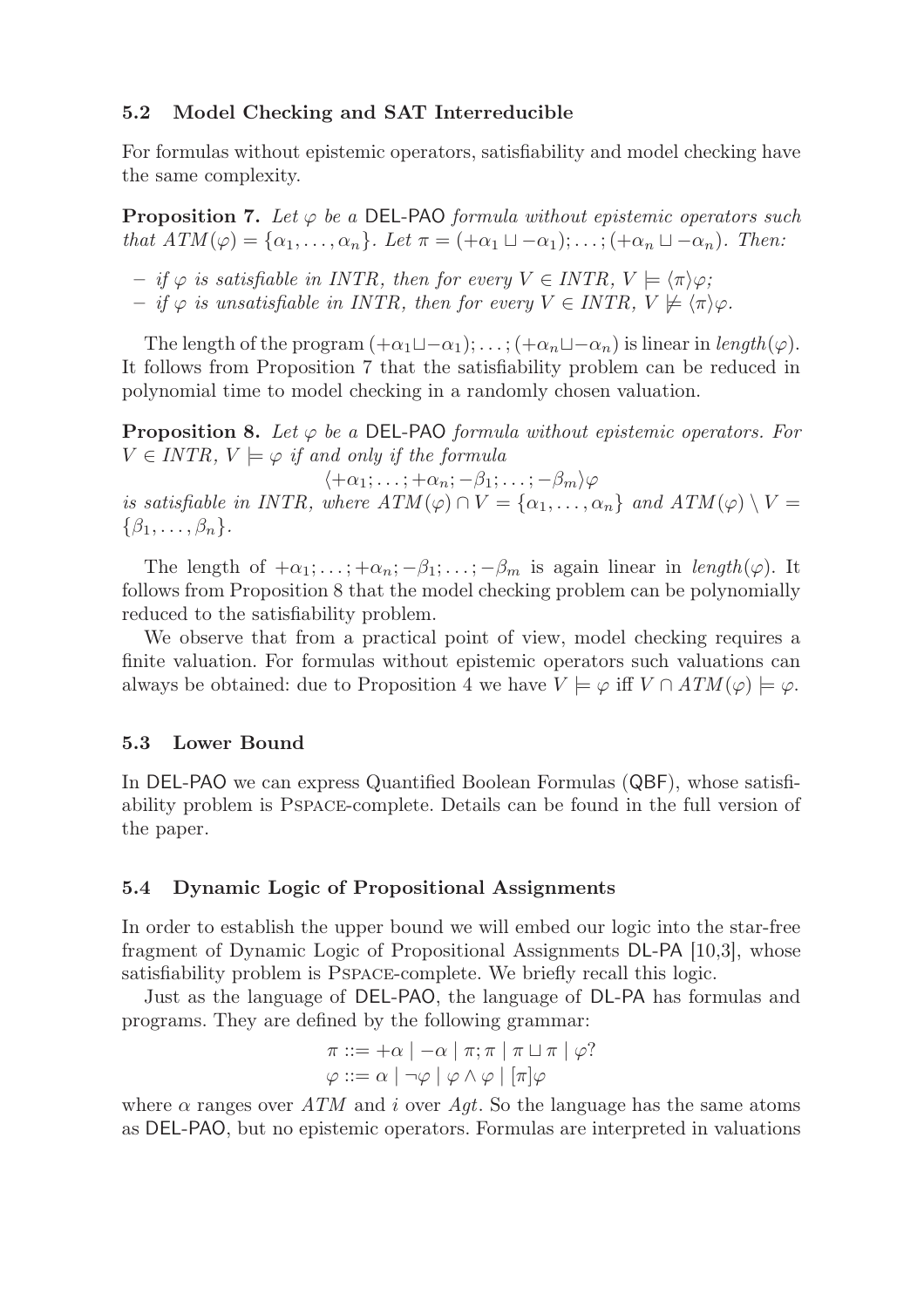$V \in 2^{ATM}$  in exactly the same way as in DEL-PAO, except that atomic programs do not take introspective consequences into account. We have:

$$
VR_{+\alpha}V' \text{ iff } V' = V \cup {\{\alpha\}}
$$
  

$$
VR_{-\alpha}V' \text{ iff } V' = V \setminus {\{\alpha\}}
$$

A counterpart of Proposition 4 holds for DL-PA.

**Proposition 9 ([3], Proposition 1).** Let  $V, V' \in 2^{ATM}$  such that  $V(\alpha) =$  $V'(\alpha)$  for every  $\alpha \in ATM(\varphi)$ . Then  $V \models_{\text{DL-PA}} \varphi$  if and only if  $V' \models_{\text{DL-PA}} \varphi$ .

### 5.5 Upper Bound

The final step is to polynomially translate non-epistemic DEL-PAO formulas and programs into DL-PA formulas and programs. The introspection constraints will be taken into account by translating DEL-PAO assignments into appropriate DL-PA programs.

Given an atom  $\alpha$  and a set of relevant atoms  $A \subseteq ATM$ , let  $Eff^+(\alpha) \cap$  $A = \{\beta_1, ..., \beta_n\}$  and  $Eff^-(\alpha) \cap A = \{\beta'_1, ..., \beta'_m\}$ . Translate assignments of  $\alpha$  as follows:

$$
tr(+\alpha, A) = +\beta_1; ...; +\beta_n
$$
  

$$
tr(-\alpha, A) = \begin{cases} fail & \text{if } \alpha \text{ valid in } INTR \\ -\beta'_1; ...; -\beta'_m & \text{otherwise} \end{cases}
$$

Again we suppose that the program is *skip* if the set  $\{\beta_1, ..., \beta_n\}$  is empty.

We extend tr to complex programs and formulas by stipulating  $tr(\alpha) = \alpha$ and  $tr([\pi]\varphi) = [tr(\pi, ATM(\varphi))]tr(\varphi)$ , and homomorphic otherwise.

Note that  $ATM(tr(\pi, A)) \subseteq A$  and  $ATM(tr(\varphi)) \subseteq ATM(\varphi)$ .

**Proposition 10.** Let  $\varphi$  be a DEL-PAO *formula without epistemic operators. Then we have*  $V \models_{\text{DEL-PAO}} \varphi$  *if and only if*  $V \models_{\text{DL-PA}} tr(\varphi)$ *.* 

The grande finale follows from propositions 6, 7, 8 and 10 and because  $tr(\varphi)$ can be computed in time polynomial in  $length(\varphi)$ .

Theorem 3. *In* DEL-PAO*, both satisfiability and model checking are* PSpace*complete.*

## 6 Private Announcements and Spreading Gossip

Public Announcement Logic PAL [14] is a logic of the DEL family extending standard epistemic logic with an operator  $[\psi!]$ , such that  $[\psi!] \varphi$  reads "after  $\psi$  is publicly and truthfully announced,  $\varphi$  is true". Its validities are axiomatized by means of the reduction axioms  $[\psi!]p \leftrightarrow \psi \rightarrow p$ ,  $[\psi!] \rightarrow \varphi \leftrightarrow \psi \rightarrow [\psi!] \varphi$ ,  $[\psi!] (\varphi \wedge \varphi') \leftrightarrow \varphi$  $[\psi!] \varphi \wedge [\psi!] \varphi', \text{ and } [\psi!] K_i \varphi \leftrightarrow \psi \rightarrow K_i[\psi!] \varphi.$ 

We claim that we can express public announcements of literals as  $p! =$  $p$ ?; + JS p and  $\neg p! = \neg p?$ ; + JS p. We furthermore claim that we can express the public announcement of knowledge of atoms as  $K_i p! = K_i p?$ ; + JS p. It can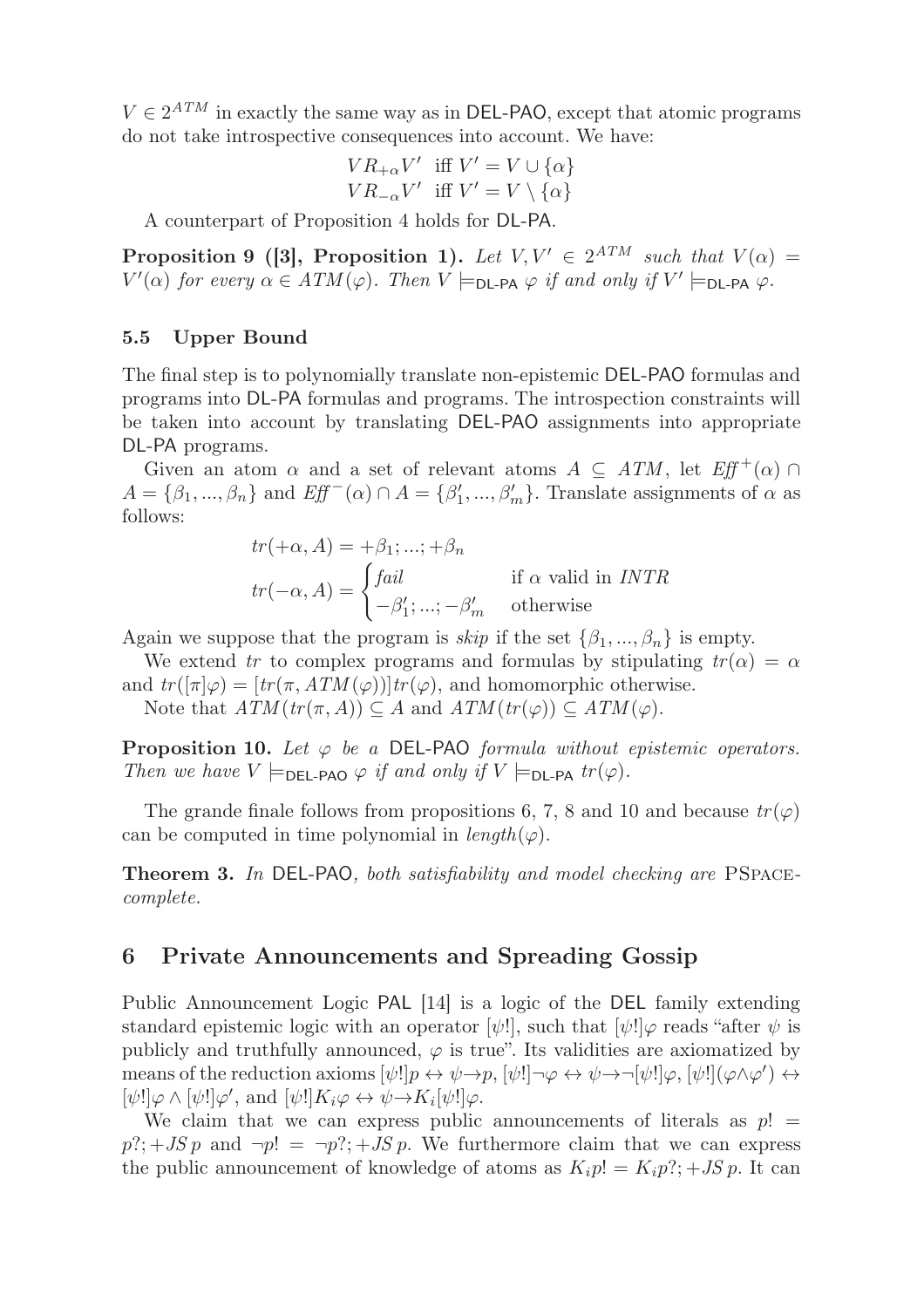indeed be checked that with these definitions all the reduction axioms for PAL are valid in our logic (see the full version of the paper). Beyond that we can also easily model *private* announcements of the same kind of formulas. Read  $j : \psi$ ! as " $\psi$ is privately announced to agent j". Then:  $j : p! = p?; +S_j p, j : \neg p! = \neg p?; +S_j p$ and  $j: K_i p! = K_i p?$ ; +S<sub>i</sub> p; +S<sub>i</sub> S<sub>i</sub> p.

Let us illustrate this by the Spreading Gossip problem, of which a detailed study can be found in [4]. Six friends each know a secret. When they call each other, they exchange every secret that they know. The problem is to find how many calls are necessary to spread all secrets among all friends. It was proven  $(1]$ , among others) that the minimal number of calls is 8; for example, if we write ij the fact that i calls j (or that j calls i), the following sequence spreads all secrets: 12, 34, 56, 13, 45, 16, 24, 35 [4]. Let us model this with private announcements. With  $Agt = \{i : 1 \le i \le 6\}$  and  $s_i$  meaning that i has the secret  $s_i$ , we define the program  $Call_{ij}$ , for  $i, j \in Agt$ , as:

$$
Call_{ij} = ((S_i s_1?; j : s_1!) \sqcup \neg S_i s_1?); \dots; ((S_i s_6?; j : s_6!) \sqcup \neg S_i s_6?);
$$
  

$$
((S_j s_1?; i : s_1!) \sqcup \neg S_j s_1?); \dots; ((S_j s_6?; i : s_6!) \sqcup \neg S_j s_6?)
$$

Our program expresses that  $i$  tells all she knows to  $j$ , and conversely; each call makes each atom known by one agent known to both. Then the formula

 $[Call_{12};Call_{34};Call_{56};Call_{13};Call_{45};Call_{16};Call_{24};Call_{35}]\bigwedge_{i\in Agt}K_i\bigwedge$  $_{j\in Agt}$ s<sub>j</sub> is true at the initial state  $V_0$  defined as:

 $V_0 = \{\alpha : \alpha \text{ is valid in } INTR\} \cup \{s_i : i \in Agt\} \cup \{S_i s_i : i \in Agt\}.$ 

This establishes that the above sequence is correct. Furthermore, the formula

$$
\langle \left( \bigsqcup\nolimits_{i,j \in Agt, i \neq j} \neg S_i \, s_j?; \, Call_{ij} \right)^8 \rangle \bigwedge\nolimits_{i \in Agt} K_i \left( \bigwedge\nolimits_{j \in Agt} s_j \right)
$$

expresses that a more general protocol is correct. Finally, the formula

$$
\big[\big(\bigsqcup\nolimits_{i,j\in Agt,i\neq j} Call_{ij}\big)^7\big]\ \neg \bigwedge\nolimits_{i\in Agt}K_i\left(\bigwedge\nolimits_{j\in Agt} s_j\right)
$$

expresses that only 7 calls are not enough. Both are true at  $V_0$ .

Note that our modelling does not account for second-order knowledge. In order to do so we should modify the program  $Call_{ij}$  in a way such that when  $S_i s_1$  is true then not only  $j : s_1!$  is performed, but also  $i : S_j s_1!$ . With that modelling we could check not only that everybody knows each secret, but also that everybody knows that everybody knows each secret. In the same vein, thirdorder knowledge can be attained by adding  $j : S_i S_j s_1!$ , and so on.

Beyond that, we may also want to model that  $Call_{ij}$  leads to common knowledge of  $i$  and  $j$ . This requires the extension of DEL-PAO by visibility atoms with non-empty sets of agents as arguments. However, secrets can never become common knowledge of *all* agents. This can also be highlighted by the Two Generals' problem where common knowledge cannot be reached. Details are in the full version of the paper.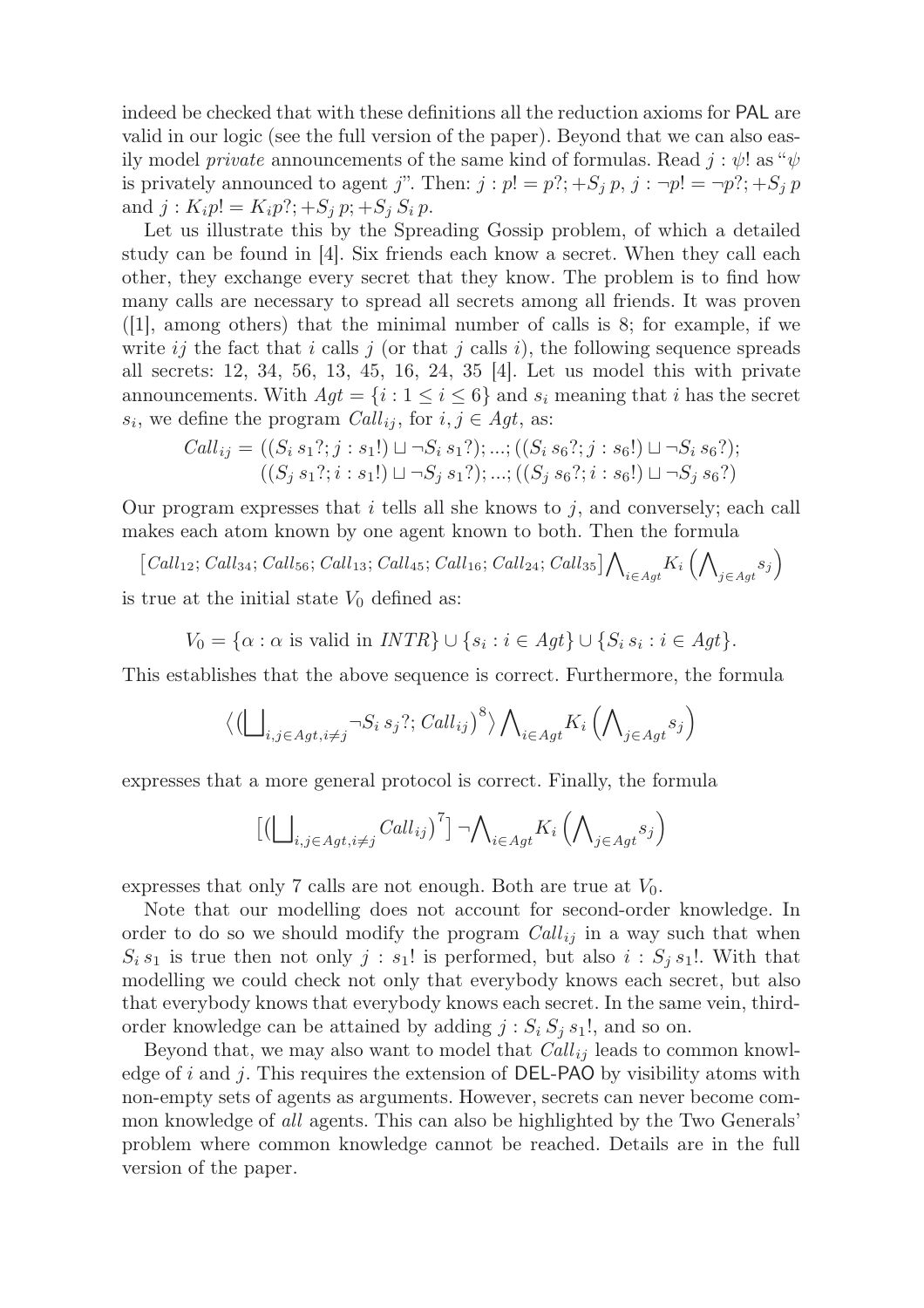## 7 Related Work

As said in the introduction, our logic is in the tradition of several other logics developed in the past few years. In the logic ECL-PC(PO) [12], visibility is represented by a set of atoms for each agent, containing the variables the agent observes. This does not allow for higher-order observations such as "i observes whether  $j$  observes  $p$ ". Instead and as already mentioned, the observational capabilities of each agent become common knowledge among all agents. The logic LRC [11] allows to express, as programs, that a variable is revealed to an agent or concealed from her. Semantically, formulas are interpreted over pointed models with a visibility set for each agent; revealing a variable  $p$  to an agent i will add p to i's visibility set, while concealing p will remove p from i's set. Just as in ECL-PC(PO), who sees what is common knowledge among all agents.

The logic of knowing whether [6] adds an operator standing for "i knows whether  $\varphi$ " to the language of standard epistemic logic, interpreted as " $\varphi$  has the same value in all indistinguishable worlds for  $i$ ". This can be compared to our visibility atoms  $S_i$  which express the same notion on atoms.

In Flatland Logic [2], visibility is further grounded on geometry in order to give semantics to epistemic operators: an agent can (or cannot) observe the positions of other agents and can reason about what they observe. Visibility can be higher-order and is also fully determined by geometric constraints. The main difference with our logic is that in Flatland Logic, agents see other agents instead of propositional variables.

## 8 Conclusion

We have introduced a dynamic epistemic logic of propositional assignment and observation DEL-PAO which accounts for higher-order and joint observation as well as updates thereof. It avoids the strong hypothesis of common knowledge of visibility that other observation-based epistemic logics make. It is remarkable that the addition of higher-order observability and in particular of joint observability comes without supplementary cost: both satisfiability and model checking remain PSpace-complete. This contrasts with standard logics of common knowledge: there, satisfiability checking is ExpTime-hard [8].

A simple extension of our logic is to generalize the operator of common knowledge of all agents CK to operators taking any subset of Agt as arguments. It suffices to introduce visibility atoms  $JS<sub>J</sub>α$ , one per group of agents J. Another interesting generalization is to consider belief instead of knowledge. A way to achieve this is to replace  $S_i$  by two operators  $O_i$  and  $C_i$ , respectively meaning that  $i$  has an opinion on something and that  $i$  is correct on something. This requires other constraints on valuations that should match the properties of belief. Further possible extensions concern the dynamic part: following [10], one may add atoms representing that i controls some propositional variable  $p$ , in the sense that i can change the truth value of  $p$  at will. One may then associate to each assignment an author, which is the agent performing the assignment. As